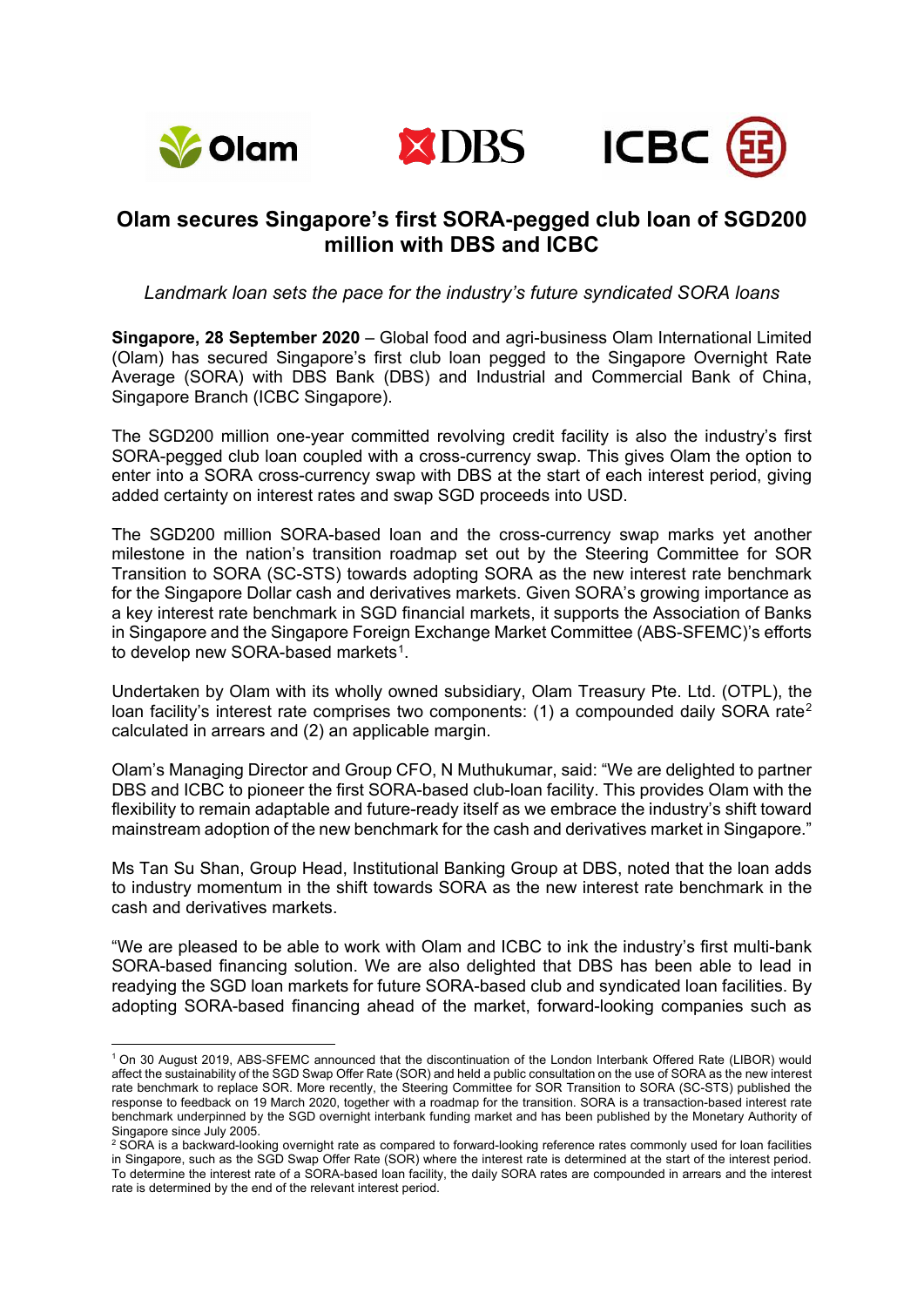Olam are positioning themselves well by gaining an early understanding of how SORA works, and how to better tap SORA-based cash and derivatives markets as industry adoption grows and liquidity deepens. We look forward to supporting our clients in the transition. One of the ways we do that is by working with our industry peers to offer SORA-pegged financing solutions as they partner their clients to tap on SORA financing early. We believe that this will help facilitate a smoother transition to the new interest rate benchmark."

Mr Andrew Ng, Group Head, Treasury & Markets at DBS said that the SORA-USD crosscurrency swap shows DBS' continued commitment to develop innovative SORA-based derivatives. "Developing cross-currency swap solutions help to deepen funding in various currencies including USD and will be critical in the smooth transition to the new benchmark. Working with sophisticated clients like Olam will allow confidence to grow in these products and encourage more participation from other corporates."

Ms Geng Hao, Deputy General Manager, ICBC Singapore, said "ICBC Singapore is pleased to partner with DBS in providing this SORA-based financing to Olam. Being the first Chinese bank to support this meaningful initiative, ICBC Singapore is committed to supporting MAS' vision and providing quality banking services to the community."

Proceeds from the loan will be applied towards general corporate purposes of Olam and its subsidiaries. DBS and ICBC have been appointed Mandated Lead Arrangers and DBS is the Sole Bookrunner and Facility Agent for the loan.

# # #

## **About Olam International Limited**

Olam International is a leading food and agri-business supplying food, ingredients, feed and fibre to 25,200 customers worldwide. Our value chain spans over 60 countries and includes farming, processing and distribution operations, as well as a sourcing network of an estimated 5 million farmers.

Through our purpose to 'Re-imagine Global Agriculture and Food Systems', Olam aims to address the many challenges involved in meeting the needs of a growing global population, while achieving positive impact for farming communities, our planet and all our stakeholders.

Headquartered and listed in Singapore, Olam currently ranks among the top 30 largest primary listed companies in terms of market capitalisation on SGX-ST. To subscribe to the Olam Newsroom please click [here](https://www.olamgroup.com/content/dam/olamgroup/investor-relations/ir-library/annual-reports/annual-reports-pdfs/GRI-Report-Olam-International-Ltd-2018.pdf) (privacy statement [here\)](https://www.olamgroup.com/privacy.html). If you do not wish to receive information from Olam please contact [media@olamnet.com](mailto:media@olamnet.com)

More information on Olam can be found at [www.olamgroup.com.](http://www.olamgroup.com/) Follow @olam:



Olam is located at 7 Straits View, Marina One East Tower #20-01, Singapore 018936. Telephone: +65 63394100, Facsimile: +65 63399755.

## **About DBS**

DBS is a leading financial services group in Asia with a presence in 18 markets. Headquartered and listed in Singapore, DBS is in the three key Asian axes of growth: Greater China, Southeast Asia and South Asia. The bank's "AA-" and "Aa1" credit ratings are among the highest in the world.

Recognised for its global leadership, DBS has been named ["World's Best Bank"](https://www.dbs.com/newsroom/DBS_named_Worlds_Best_Bank_by_Euromoney_magazine) by Euromoney, ["Global Bank of the Year"](https://www.dbs.com/newsroom/DBS_named_Global_Bank_of_the_Year) by The Banker and ["Best Bank in the World"](https://www.dbs.com/newsroom/DBS_named_Best_Bank_in_the_World) by Global Finance in 2018 and 2020. The bank is at the forefront of leveraging digital technology to shape the future of banking, having been named ["World's Best Digital Bank"](https://www.dbs.com/newsroom/DBS_named_Worlds_Best_Digital_Bank_2018) by Euromoney. In addition, DBS has been accorded the ["Safest Bank in Asia"](https://www.dbs.com/newsroom/DBS_named_Asias_Safest_Bank_for_11th_consecutive_year) award by Global Finance for 11 consecutive years from 2009 to 2019.

DBS provides a full range of services in consumer, SME and corporate banking. As a bank born and bred in Asia, DBS understands the intricacies of doing business in the region's most dynamic